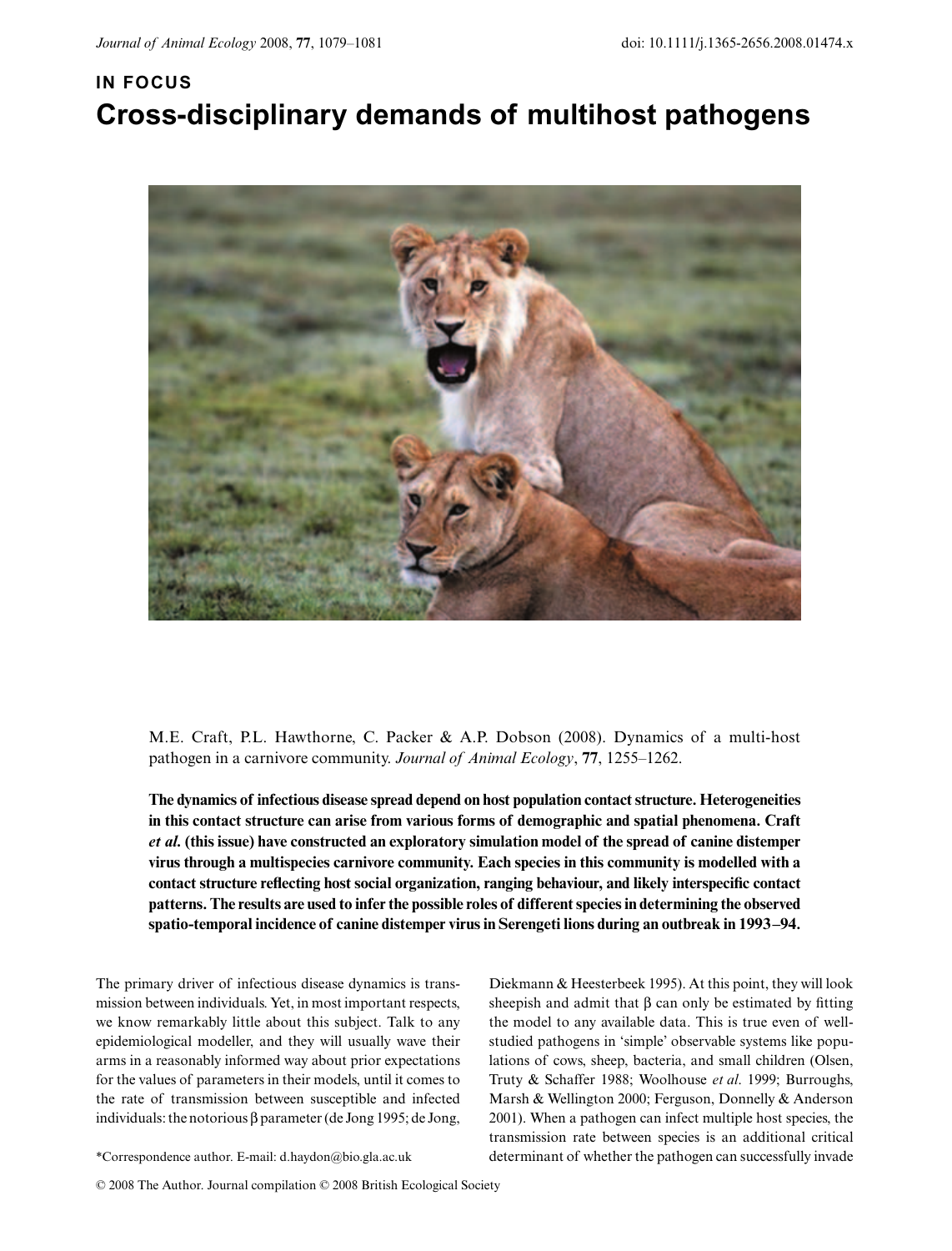a multispecies host community. Of course, it is even harder to collect empirical data on interspecific transmission rates, particularly when the host species are wild populations, and sick individuals rarely observed. So what progress can be made in advancing our understanding of the epidemiology of multihost pathogens in wildlife communities? The central premise underlying Craft's article is that epidemiological models in combination with studies of animal behaviour can inform our understanding of the spread of wildlife pathogens.

In 1993–94, a substantial epidemic of canine distemper virus (CDV) spread through lions in the Serengeti National Park, Tanzania, resulting in a 30% reduction in the lion population (RoelkeParker *et al*. 1996). Fortunately, this outbreak included Craig Packer's study population – which is by far and away the most intensively studied lion population ever. As a result, detailed data were collected on the dates that individuals in prides first seroconverted. Analysis of these data revealed a patchy, uneven progression of the infection through the population. The detailed observations on the movement of individual lions around this population (based in part on tracking VHF radiocollared individuals and in part through recognition of individually unique whisker-spot patterns) suggested that the movement patterns of lions could not account for the progression of disease through the population. Consequently, suspicion fell on alternative hosts that could potentially vector the virus between prides.

The Serengeti is home to a uniquely diverse community of competent host carnivore species. CDV isolates similar to those circulating in lions were recovered from spotted hyenas, a bat-eared fox, and a domestic dog (Carpenter *et al*. 1998). It is almost certain that a larger range of carnivores such as jackals, leopards, and other small carnivores are also competent host species (Alexander *et al*. 1994; RoelkeParker *et al*. 1996; Williams 2001). Craft *et al*. focus on the spread of disease through different combinations of lions, jackals and hyenas. They build a model that uses the accumulated understanding from decades of research on the social organization and movement of these species to speculate on different plausible contact structures, and then compare epidemic trajectories and spatial autocorrelation analyses of the resulting outbreaks with what is known about the actual spread of disease in the lions. While not enabling the identification of any unique combination of species, the simulation results suggest that only a mixed-species host assemblage could give rise to the patchy and sporadic incidence of CDV observed among the lion prides. In order to emulate the 1994 outbreak, the social structure of the alternative hosts should include high intraspecific transmission, while transmitting disease to lions at a low rate.

This paper serves to lift the curtain further on our ignorance of multihost infection dynamics. In single-species systems, β, the transmission parameter, can be estimated from data informative of disease incidence, and while the simple mixing processes often adopted by these models are certainly unrealistic, they may not be 'importantly wrong' in that they provide a usable guide to the fundamental dynamics of these epidemiological systems. However, it is almost never the case that incidence data can be collected from multiple-host

species in the same place, during the same time period, and therefore the 'who acquires infection from whom' matrix on which these dynamics are dependent remains inestimable. Consequently, debate about how to intervene in such multihost pathogen systems can rumble on largely uninformed for long time periods (witness the interminable debate regarding control of bovine tuberculosis in cattle and badgers in the UK).

One of the incalculable long-term benefits of funding an array of multidisciplinary research programmes in the same place is the unanticipated synergies that arise between these programmes. The extraordinary 'natural laboratory' that is the Serengeti-Mara ecosystem has attracted and inspired ecological study for over 60 years now (Sinclair & Arcese 1995; Sinclair *et al*. 2008). Different researchers studying lions, hyenas, jackals, their prey species, and the diseases that afflict them all, find themselves working in ever-shifting partnerships. For example, Craft's paper suggests a potentially productive liaison between behavioural ecologists and epidemiologists: if the relative contact frequency of these different carnivore species could be estimated through painstaking behavioural studies, then these relative contact patterns might be related to disease transmission through a single overall rate constant estimated by fitting the model to incidence-related data from perhaps just a single species. For example, the relative frequency of interactions between different carnivore species, and particularly the close encounters required to spread a disease like CDV, could be estimated from observations at the kill sites of prey. Of course, these interactions at kill sites may give a biased impression of a wider range of other forms of interactions. Furthermore, because we do not understand exactly which interactions result in the transmission of different pathogens, 'who contacts whom' matrices may not be exactly proportional to 'who acquired infection from whom' matrices. Such an approach also assumes that the behaviour of infected individuals is essentially the same as uninfected individuals, and we know this is not necessarily true. However, it is a good idea and definitely worth a try.

Seroprevalence data of the sort used in Craft *et al*.'s paper provides a rare keyhole through which to observe patterns of pathogen exposure in wild populations. However, our understanding of how these patterns are generated remains insufficient because issues of demographic flux, immunologic processes, and biases in exposure complicate using these often statically observed patterns of exposure. Models provide an obvious way of remedying this deficiency. Emerging access to new technologies will provide additional options for studying transmission. Genetic data on pathogens acquired from infected hosts can enable transmission trees to be estimated at much finer temporal and spatial scales than previously thought. This is certainly true of RNA viruses with their high mutation rates (Lembo *et al*. 2007; Cottam *et al*. 2008). Global positioning system (GPS) collars and other types of biotelemetry tags are now used with increasing effect to understand the movement of individuals (Patterson *et al*. 2008). In the next few years, we can expect advances in the physical technology (Prange *et al*. 2006), and the accompanying analyses (Morales *et al*. 2004), to be extended to study contact patterns within and between